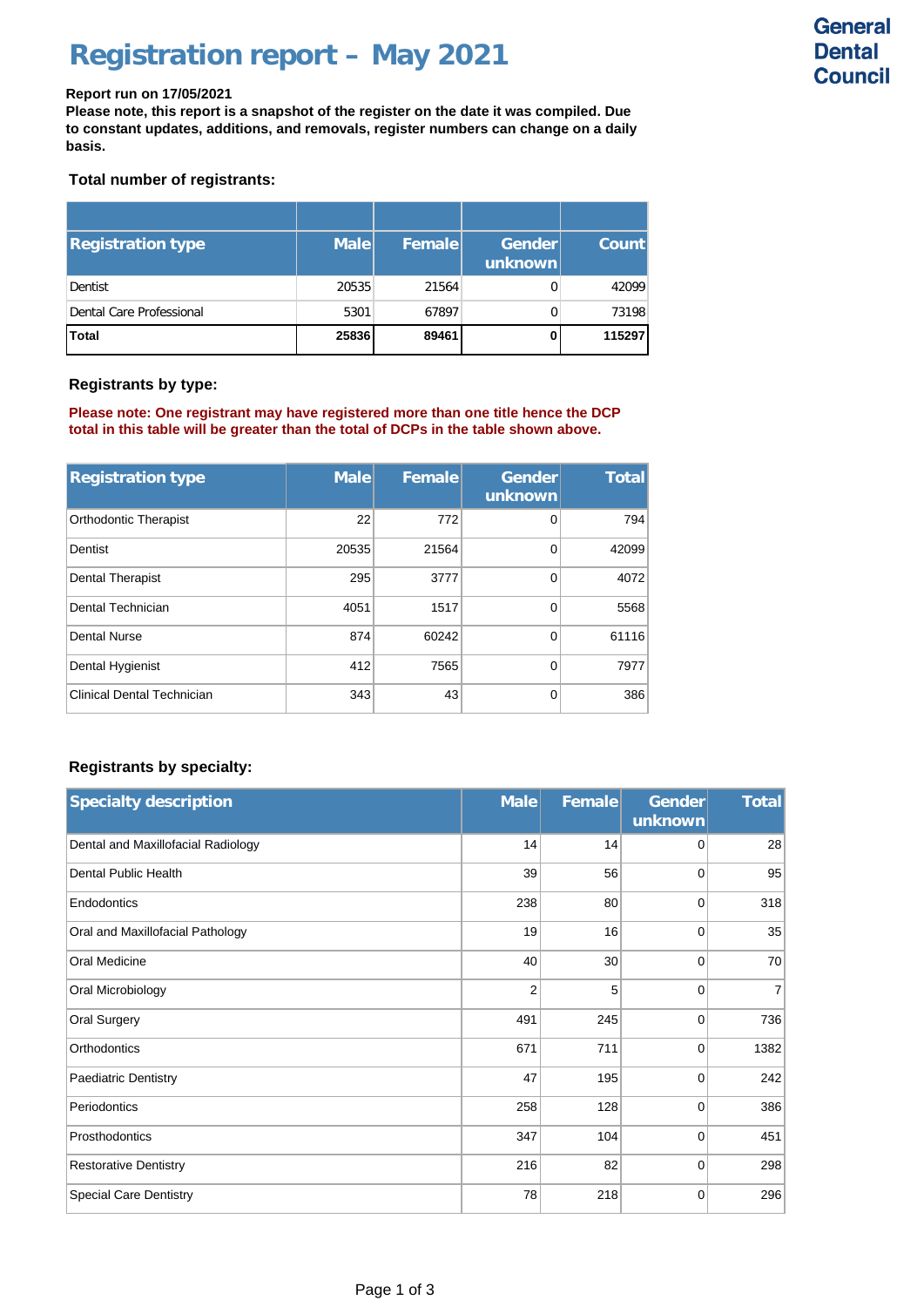# **Registration report – May 2021**

### **Registrants by UK region:**

| <b>Region</b>          | <b>Registrant type</b>            | <b>Count</b>   | <b>Male</b>     | Female         | <b>Gender</b><br>unknown |
|------------------------|-----------------------------------|----------------|-----------------|----------------|--------------------------|
| <b>Channel Islands</b> | Orthodontic Therapist             | 3              | $\Omega$        | 3              | 0                        |
|                        | Dentist                           | 188            | 114             | 74             | $\overline{0}$           |
|                        | Dental Therapist                  | 13             | $\overline{2}$  | 11             | $\mathbf 0$              |
|                        | Dental Technician                 | 19             | 13              | 6              | $\overline{0}$           |
|                        | <b>Dental Nurse</b>               | 217            | 5               | 212            | $\mathbf 0$              |
|                        | Dental Hygienist                  | 44             | $\overline{2}$  | 42             | $\mathbf 0$              |
|                        | <b>Clinical Dental Technician</b> | 3              | 2               | 1              | 0                        |
| England                | Orthodontic Therapist             | 657            | 19              | 638            | $\mathbf 0$              |
|                        | Dentist                           | 33502          | 16508           | 16994          | $\mathbf 0$              |
|                        | Dental Therapist                  | 3463           | 251             | 3212           | $\overline{0}$           |
|                        | Dental Technician                 | 4637           | 3385            | 1252           | $\mathbf 0$              |
|                        | <b>Dental Nurse</b>               | 49244          | 765             | 48479          | $\mathbf 0$              |
|                        | Dental Hygienist                  | 6724           | 361             | 6363           | $\mathbf 0$              |
|                        | <b>Clinical Dental Technician</b> | 343            | 306             | 37             | $\mathbf 0$              |
| Northern Ireland       | Orthodontic Therapist             | 24             | $\Omega$        | 24             | $\mathbf 0$              |
|                        | Dentist                           | 1614           | 642             | 972            | 0                        |
|                        | Dental Therapist                  | 37             | 3               | 34             | $\mathbf 0$              |
|                        | Dental Technician                 | 169            | 117             | 52             | $\overline{0}$           |
|                        | Dental Nurse                      | 2079           | 13              | 2066           | $\mathbf 0$              |
|                        | Dental Hygienist                  | 126            | 3               | 123            | $\overline{0}$           |
|                        | Clinical Dental Technician        | 8              | 8               | $\overline{0}$ | $\mathbf 0$              |
| Scotland               | Orthodontic Therapist             | 74             | 1               | 73             | $\mathbf 0$              |
|                        | Dentist                           | 4039           | 1842            | 2197           | $\mathbf 0$              |
|                        | Dental Therapist                  | 348            | 23              | 325            | $\overline{0}$           |
|                        | Dental Technician                 | 466            | 340             | 126            | $\mathbf 0$              |
|                        | <b>Dental Nurse</b>               | 6502           | 66              | 6436           | $\overline{0}$           |
|                        | Dental Hygienist                  | 659            | 24              | 635            | $\mathsf{O}\xspace$      |
|                        | Clinical Dental Technician        | 18             | 14              | 4              | $\pmb{0}$                |
| Wales                  | Orthodontic Therapist             | 33             | $\overline{0}$  | 33             | $\overline{0}$           |
|                        | Dentist                           | 1684           | 834             | 850            | $\mathbf 0$              |
|                        | Dental Therapist                  | 154            | $\overline{4}$  | 150            | $\mathbf 0$              |
|                        | Dental Technician                 | 241            | 168             | 73             | $\overline{0}$           |
|                        | <b>Dental Nurse</b>               | 2969           | 21              | 2948           | $\mathbf 0$              |
|                        | Dental Hygienist                  | 323            | 9               | 314            | $\overline{0}$           |
|                        | Clinical Dental Technician        | 11             | 10 <sup>1</sup> | 1              | $\pmb{0}$                |
| Non-UK                 | Orthodontic Therapist             | $\overline{3}$ | $\overline{2}$  | 1              | $\overline{0}$           |
|                        | Dentist                           | 1072           | 595             | 477            | $\overline{0}$           |
|                        | Dental Therapist                  | 57             | 12              | 45             | $\overline{0}$           |
|                        | Dental Technician                 | 36             | 28              | 8              | $\overline{0}$           |
|                        | Dental Nurse                      | 105            | 4               | 101            | $\overline{0}$           |
|                        | Dental Hygienist                  | 101            | 13              | 88             | $\mathbf 0$              |
|                        | Clinical Dental Technician        | 3              | 3               | $\mathbf 0$    | $\overline{0}$           |